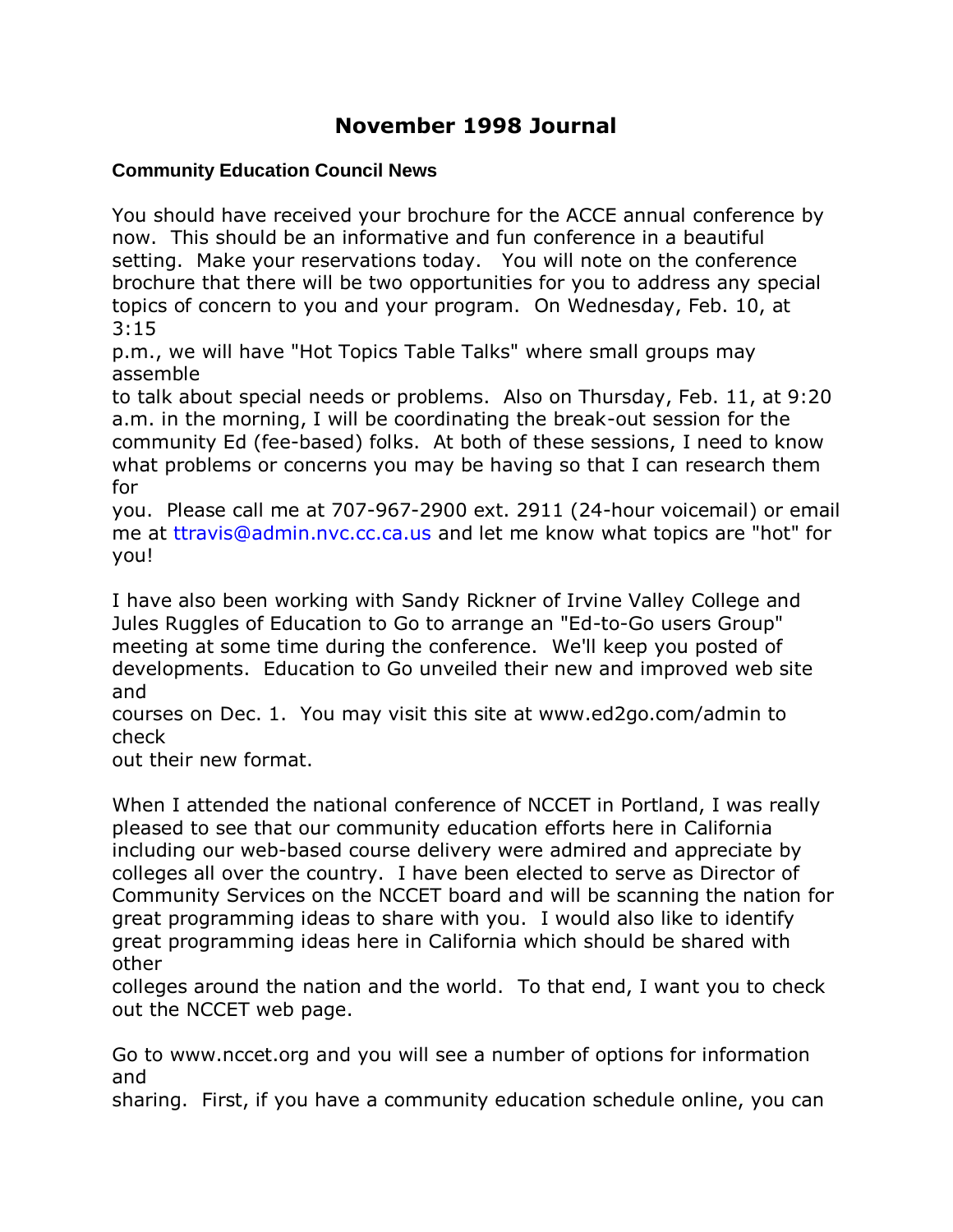have it listed on the online class schedules listing. There is a requirement to join NCCET to be listed, but it may be worth it for you. If you would like to list your class schedule on the web page listings with a hotlink to your page, contact Don Tanner at St. Louis (Mo.) Community College at [tanner1@ixc.net](mailto:tanner1@ixc.net)

Also, on the same NCCET web page is an opportunity to list successful programs that you would like to share with the nation. Just click on successful programs for options to view or load a new program in the listings. In addition, there is a hot link to other state association web pages. I am having ACCE listed on this site as soon as it is finished.

Final note, check with your local post office for a change in rates in January. Bulk may actually go down for a change! Here's wishing you all a happy, healthy, and productive New Year! Tom Travis, Napa Valley College

#### **President's Letter**

Ahoy, Matey! If you haven't registered yet for the annual ACCE conference, wait no more. Join us aboard the Queen Mary for "Charting New Courses for Excellence in Lifelong Learning" February 9-11. You'll meet new colleagues and greet old friends amid the elegance of the Queen Mary. Most importantly, the conference committee has planned invigorating professional development activities.

We'll be welcomed by Beverly O'Neill, the Mayor of Long Beach. Victoria Morrow, Vice Chancellor of the Educational Services and Economic Development

Division of the Chancellor's Office will give us an update on the State of California Community Colleges. Erlyene Piper-Mandy will show us how to develop our professional relationships to our benefit and that of our students and colleges.

Bob Liljenwall, a marketing whiz, will teach us how to jump start our creativity, and Craig Powers will tell us how to channel that energy for creating and using web pages. We'll have Chuck Wisely from the Chancellor's

Office MIS and Rona Sheriff from Senator Patrick Johnston's office to help us sort out how SB645 (the Report Card Bill) affects us. (As you may have guessed, Senator Johnston was the author of the bill.) Dr. Karen Holden, Associate Dean of Adult Education at Glendale will give us a model for leveraging our noncredit resources (matriculation, CalWORKS, JTPA, etc.) to provide services to students. We'll have a panel to share noncredit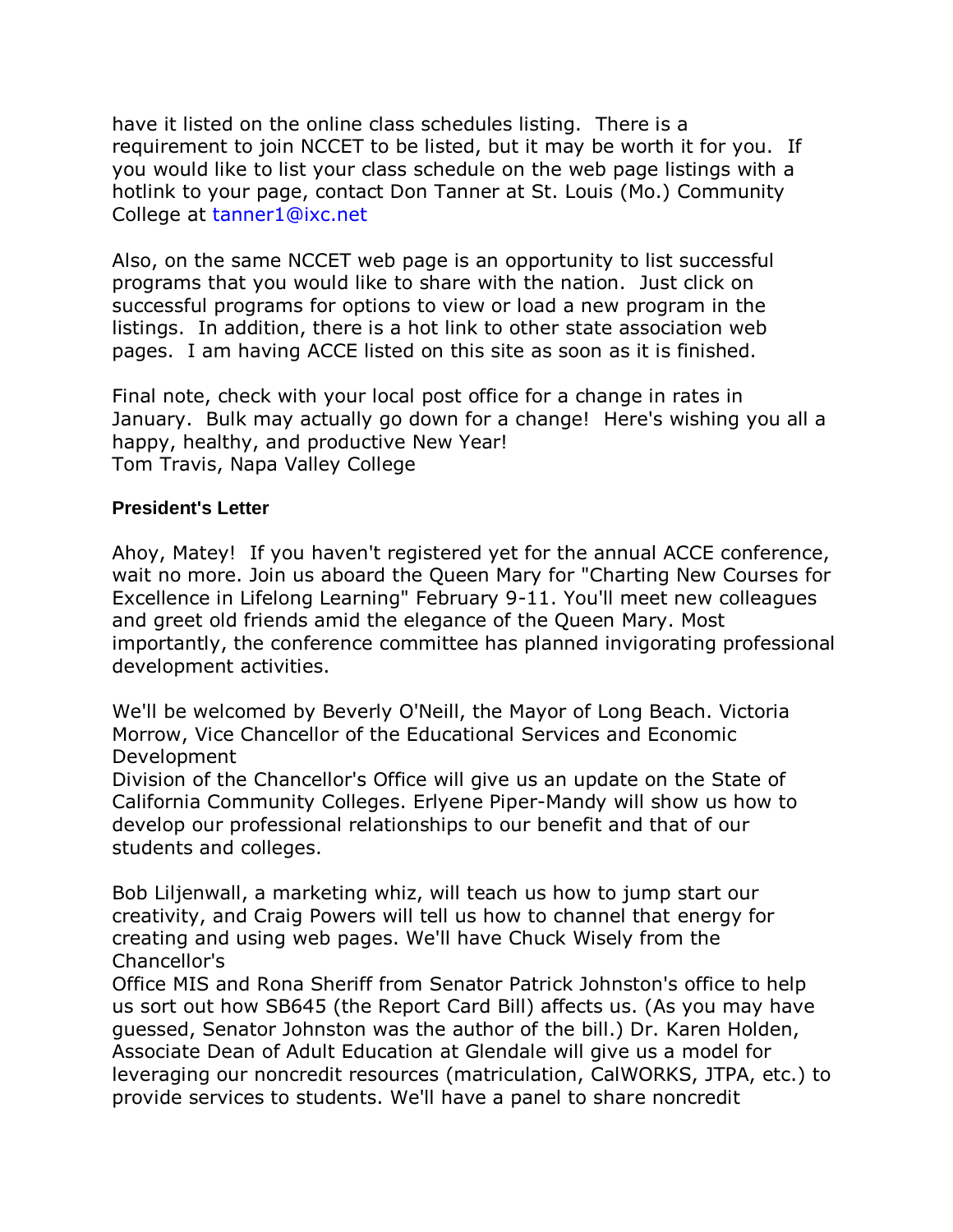matriculation successes and challenges. Scott Hammer from Ed>Net will tell his secrets for turning contacts into contracts. Tom Kilijanek from ACT and some of our California colleagues will demonstrate how to use Work Keys to our benefit. We'll get a performance consultant's perspective on the process.

And there's more! On Wednesday afternoon, you'll have the opportunity to discuss more informally in facilitated table talks those issues that are "hot" for you. The conference committee would like your help to choose the topics. Please contact your Council Leader (Tom, Lani, or Sharon) and let him/her know what issues you want to have discussed. Also, let them know if

you're willing to lead a table talk session. You may also contact Ray Ramirez, the conference chair, directly.

We'll have fun, too-a guided tour of the ship, food and drink at the President's Reception, and time to take excursions and dine on our own. Maybe this is just the opportunity you've been looking for to treat a friend or family member to a special outing. The stateroom charges are the same for

single or double occupancy (\$90 per night). There's a special one-day rate that's perfect for staff members on a limited budget. To get more information or registration forms, call Ray Ramirez (619) 230-2300 or e-mail him at [rramirez@sdccd.cc.ca.us](mailto:rramirez@sdccd.cc.ca.us)

Don't miss this voyage! *Lynda Lee, MiraCosta College*

## **Noncredit/Adult Ed Council News**

Hooray for Gray. . . Davis that is. Perhaps now we can get some favorable legislation. The challenge now for the noncredit equalization push is that the Chancellor's Office is saying that when you include the funding for "Excellence" dollars that will come to each of our colleges (based on fees, credit ,and noncredit), we are now funded at \$2,114/ftes as opposed to \$2,019 for the K-12 adult schools. In other words, community colleges are higher than they are so the only place for us to equalize will be down. The problem is, however, that "Excellence" dollars are not entitlement dollars that are guaranteed and available for any need we may have in our noncredit

programs, and most of us will never even get a whiff of the new dollars when

they hit the general fund.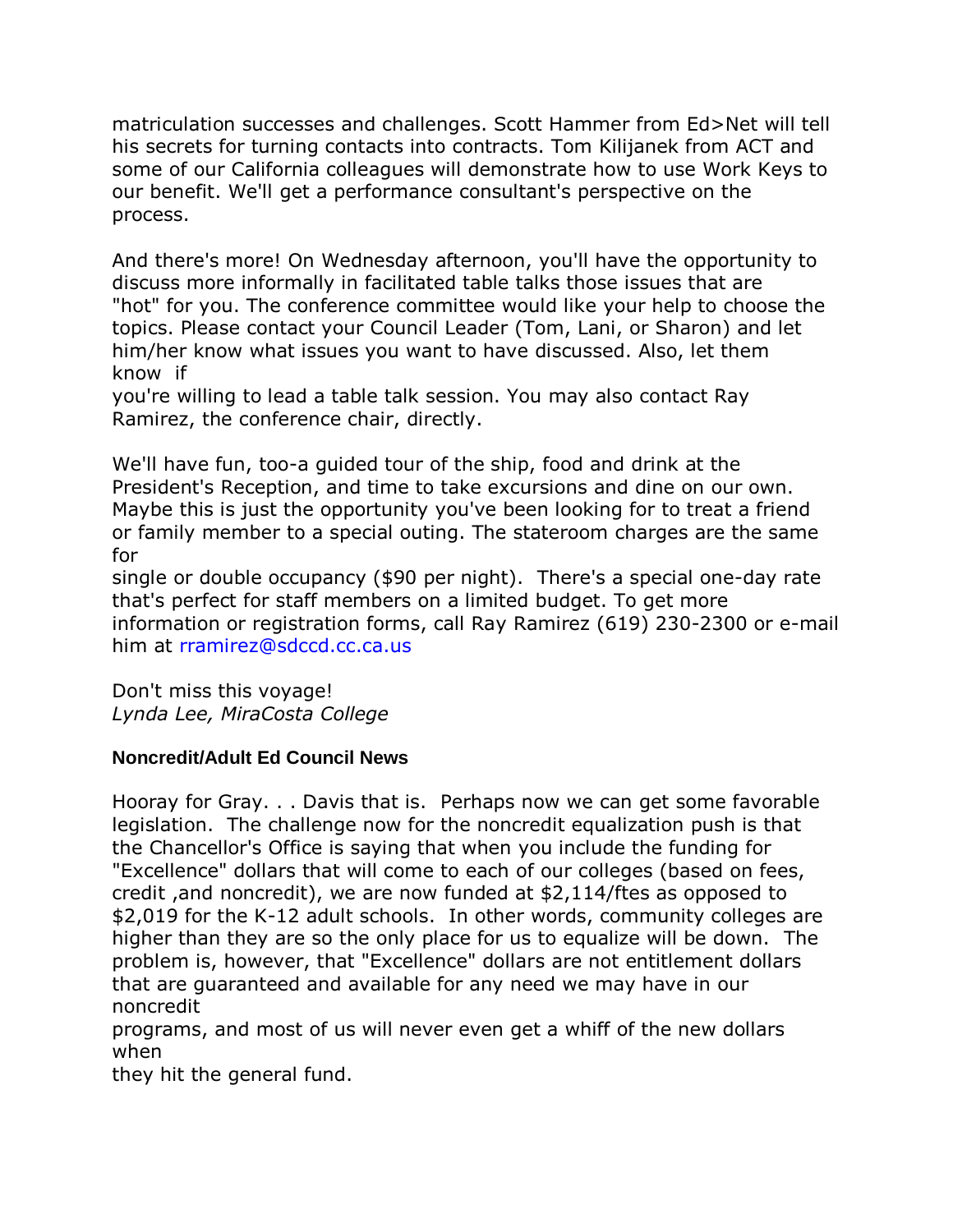Gray has appointed Gary Hart as his Secretary of Education and Gary is enlisting Bill Whiteneck as a "special advisor." I think that all educators should feel optimistic about this team. All of my dealings with Hart and Whiteneck have been positive.

Changing channels now, I want to alert you to the fall-out from our most recent legislative session. The passage of the part-time office hours' bill, where the State is agreeing to pay 50% of the salary of adjunct faculty for a weekly office hour is being pushed on my campus by our local union. The danger here, as I see it, is if the adjunct faculty member is at or near 60% and your college agrees to allow the funding of the adjunct office hour to receive the State reimbursement, where does that leave us with the issue of tenure???? In my case, I have a large number of faculty at 60%. The addition of an hour each week will push them over 60% and clearly move them to a probationary status. Not one person is saying that the tenure rules will be waived to allow us to use the new law.

Well, this is all that I have to say for now. Have a great holiday and I'll see you on the Queen in February.

*Lani DeVincentis, Glendale College*

#### **Comments to the Matriculation Advisory Committee Regarding the Report on the Results of the Noncredit Matriculation Work Group**

*The following is an e-mail dated Nov. 10 from ACCE President Lynda Lee to Chancellor's Office staff Victoria Morrow, Ed Gould, Victoria Rosario, and Sally Monemayor-Angulo. Reprinted with permission.*

On behalf of the Association of Continuing and Community Education (ACCE), I

have some comments regarding the report submitted by Helen Galindo, Jannie

MacKay, and Susie Agostini on Oct. 5, 1998, to the Matriculation Advisory Committee. This was the report of the results of the work done by the Noncredit Matriculation Work Group.

First, my compliments to Helen, Jannie, and Susie for their excellent summary of the conclusions reached in two very lively meetings. In the summary, they state, "The non-credit matriculation work group agreed

that:" and then list the points of agreement. There is, however, one statement on which I do not believe we reached agreement. One sentence in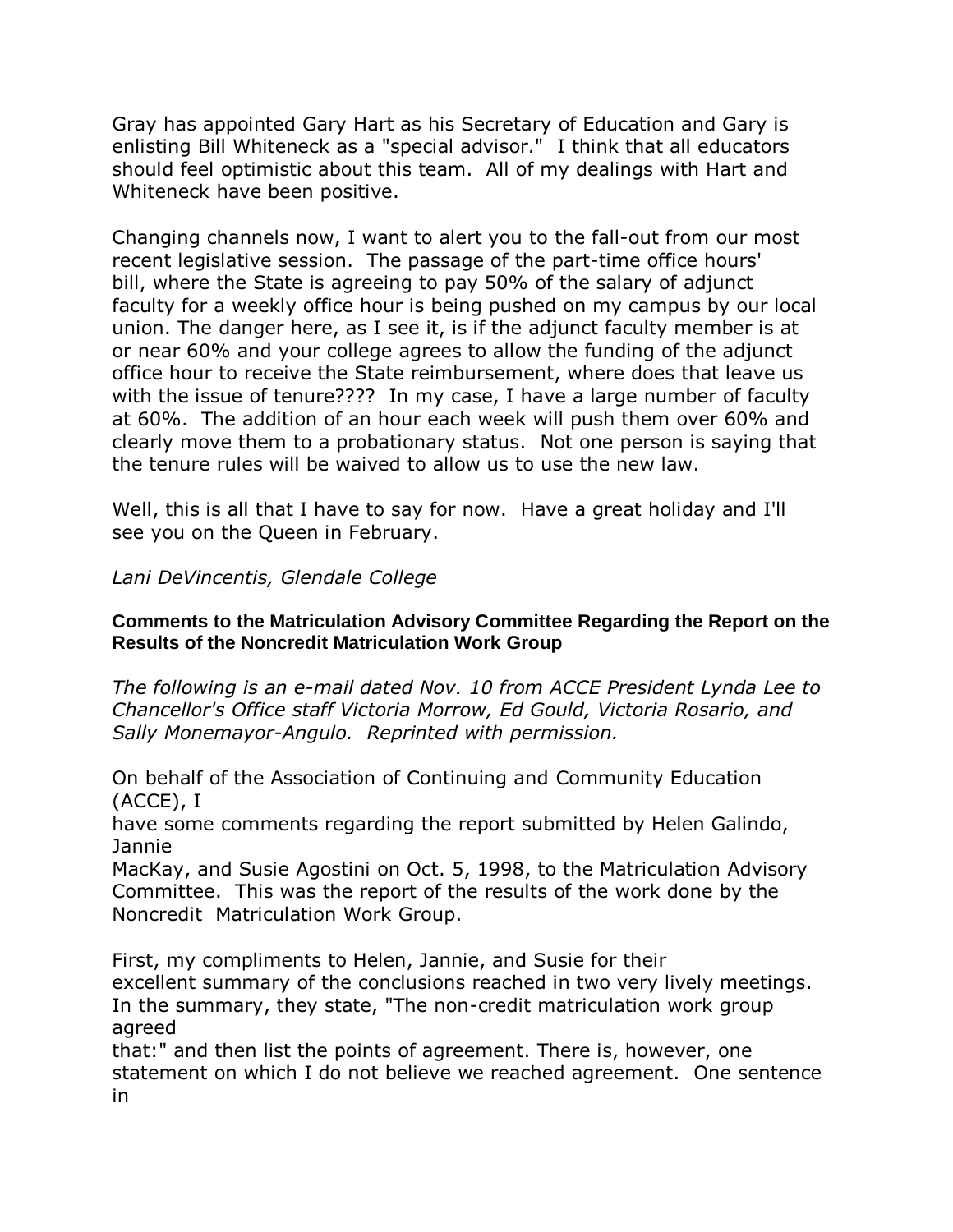item #2 states, "If at any time during the academic year, a student enrolls in a credit class, they will not be counted in the non-credit formula because the student will be counted in credit matriculation funding." My recollection of the group's standing on that issue was that we needed to do more research to determine the implications.

I have spoken to a number of my noncredit colleagues who have serious concerns regarding this issue. First, while the desire to avoid allocating funds for duplicate services is clear and understandable, it is not so easy to see noncredit and credit matriculation services as one and the same. For example, consider the services provided to a noncredit ESL student, an Adult Basic Education (ABE) student, or an adult high school student. (The majority of the noncredit students receiving matriculation services will fall into one of those three categories.) College placement tests would not be appropriate for these students. They will be assessed using CASAS or ABLE or TABE. The orientation they will be given will also be very different than that given a credit student. Most of the services available to credit students (EOPS, CARE, financial aid, health services, tutoring, transfer centers, clubs, etc.) are not available or applicable to noncredit students. Their orientation will focus on what limited services are available to them, their rights and responsibilities as students at the college, their opportunities for movement through the noncredit program into

the credit program, etc. The advising and counseling services are perhaps the most similar although the noncredit student is more likely to be career-focused and want assistance in accomplishing career goals. Advisement for the noncredit student will focus on goal setting, identifying barriers, and recommending resources. When a student matriculates into the

credit program, he/she receives the credit matriculation services.

Additionally, the mere fact that the student appears in the credit database is no guarantee that he/she has received credit matriculation services or that they would be appropriate at that time. What about the noncredit student who only enrolls for a credit art, music, or drama course to earn electives or meet the performing arts requirement for an Adult High School diploma? What about the noncredit student who takes a physical education course, a computer course, or enrolls in a Wellness Center? Those students would have received all of their matriculation services through noncredit; yet, they would be counted as credit students and the funding would flow to credit matriculation.

Second, there is the issue of funding mechanisms supporting or not supporting goals. Many colleges are striving to develop their noncredit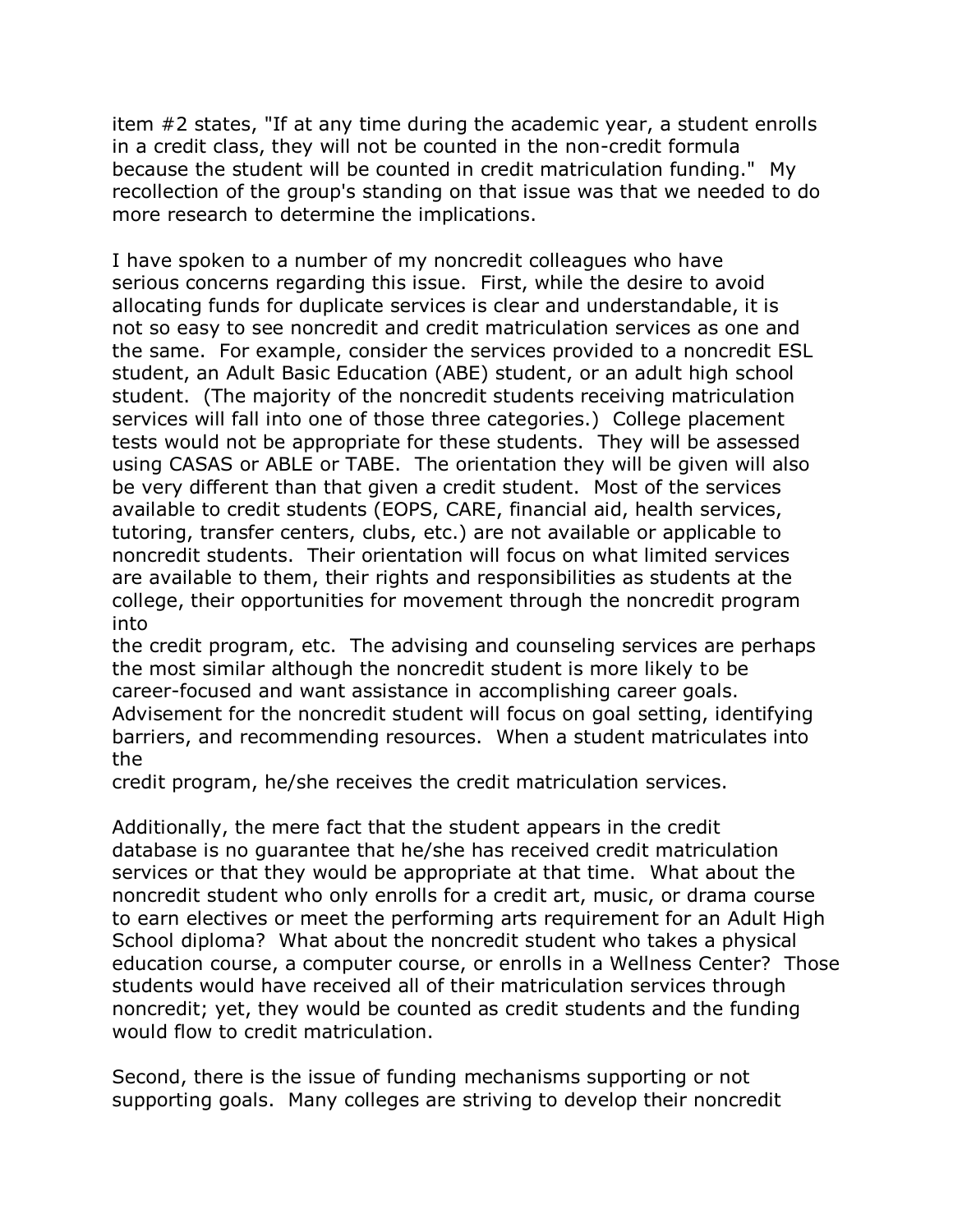programs as "feeder schools." There are numerous projects throughout the State to improve the transition of students through the levels of ESL, ABE, and Adult High School into credit. Taking a credit course like the ones mentioned above while they are enrolled as noncredit students, receiving the support of the noncredit staff, increases their chances of making the full transition into credit. In addition, we want to encourage the collection of Social Security numbers for reporting purposes on a variety of accountability measures. Automatically labeling any student who shows up in

the credit database as a credit student for matriculation funding purposes does not support either of those goals.

The ideal solution would be to recognize that credit and noncredit matriculation services are not duplicative activities and can, therefore, both be funded. If the ideal is not possible, then some method of identifying the primary provider should be developed; maybe that could be as

simple as a chronological count. They get counted where ever they show up first.

One last thought, now that the Matriculation Advisory Committee is providing input and making recommendations about noncredit matriculation, would it be possible to add a noncredit representative to the Committee?

# *Lynda Lee, ACCE President*

# **1998 Membership Wrap Up**

ACCE out did itself this past year with a total of 102 members! We are growing and with the surge of Economic Development folks who find us entrepreneurial (and flexible), we should make great strides this coming year.

The excitement over the February conference should help us with this effort too! Membership letters and invoices to join have been sent to all past members, and colleges who were not represented have also been solicited. You can join now, or if you choose to join with your conference registration, please fill out the invoice anyway and fax it to (805) 287-3425 so we can get your college's information updated before the new directory is printed. Just note on your fax that you will pay dues at the conference.

Any questions, call Pam Beauer at (805) 259-7800, ext. 3244. *Pam Beauer, College of the Canyons*